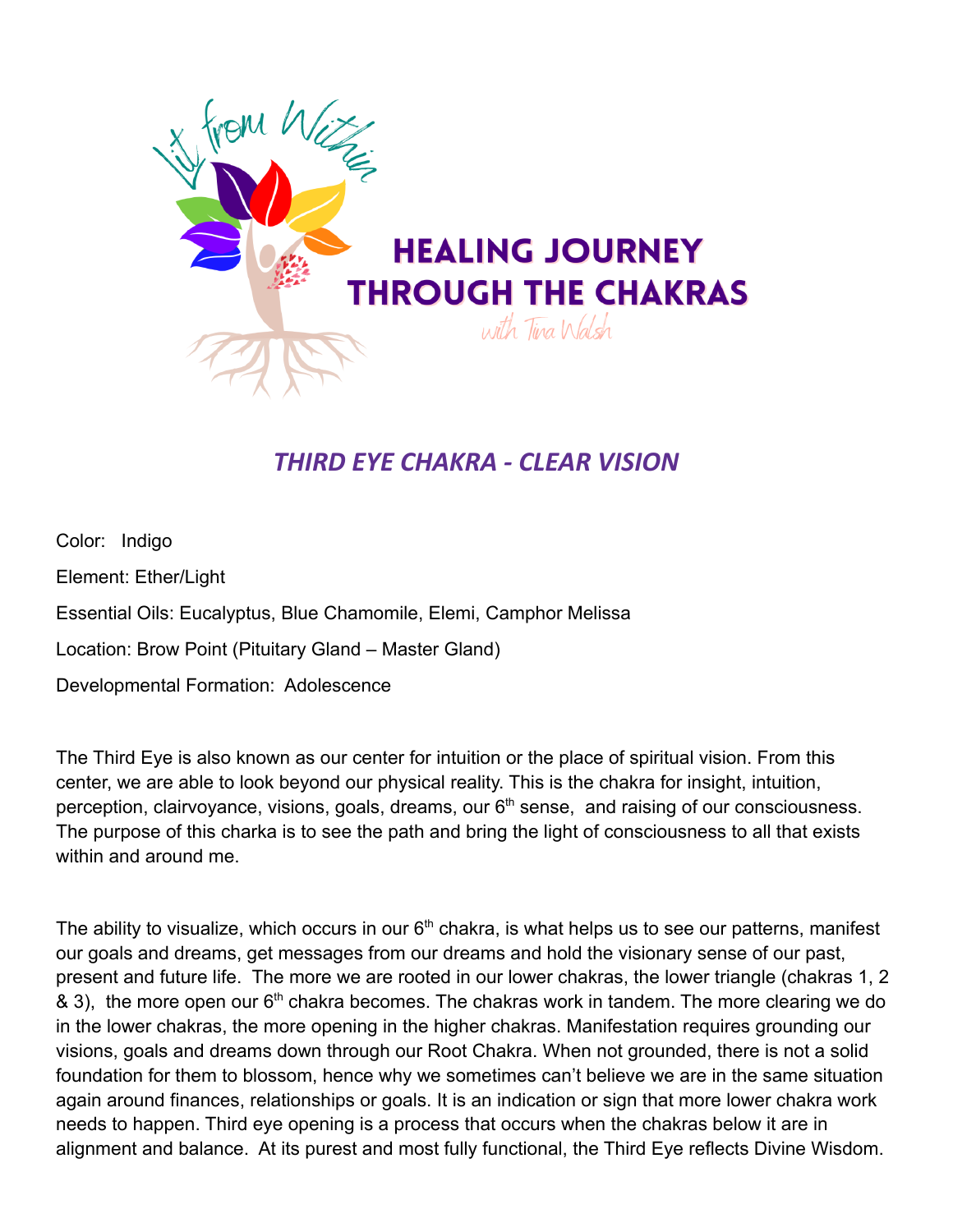When partially developed, it reflects intellectual ideas, theories and ideologies. At a deep level it links ego mind to greater consciousness. This is sensed as an experience of oneness with the Divine. At this level of awareness there is no duality, only a sense of unity and communion.

Through the development of the Third Eye, we are able to open to universal, creative energy which is limitless!! This helps us to consciously direct our energy towards the fulfillment of our life's purpose. The secret of manifestation is to focus your attention in this center in order to channel your visions into physical reality, through grounding! The work is always moving back down to that Root Chakra and clearing out those blocks to manifestation. We tap into our fullest creative potential when our mind, emotions and physical body are in harmony/alignment with one another.

The Third Eye is also our center for perception. We can utilize this chakra to interpret a situation in either a positive or negative light. We use this chakra or our insight to shift our perspective. The ability to obtain wisdom from our life is one of the major functions of our inner sight. Such shifts of perception occur when we allow love to flow through our hearts. When we are able to move from "this is terrible" to "what can I learn from this experience" is a reframing which we accomplish through our minds and practice of detachment which leads to understanding. We must be honest with ourselves in looking at our negative behaviors and/or patterns so as not to bypass the opportunity to heal. As we are learning, this can be tricky territory.

On the matter of clairvoyance, the word itself means "clear vision." We are all born with this sense. When we were children, we were probably using more of our sixth sense innately – it's our imagination! Imagination is part of clairvoyance. We created imaginary friends, pretended to be super heroes, princesses or princes. It felt great, right? It was so real, we could harness our power, play with abandon and be anything we wanted to be. Guess what? We still have those abilities within us. They got covered by our limiting beliefs, old wounds, cultural norms, other people's projections, etc.

Developing our Sixth Chakra will help us control our emotions, trust ourselves more, appreciate the signs along our path, and look inward for our answers, rather than turning our power over to another. Oftentimes we trust someone else's intuition more than our own. The work is to learn to trust your own intuition; to become so clear in yourself and your perception.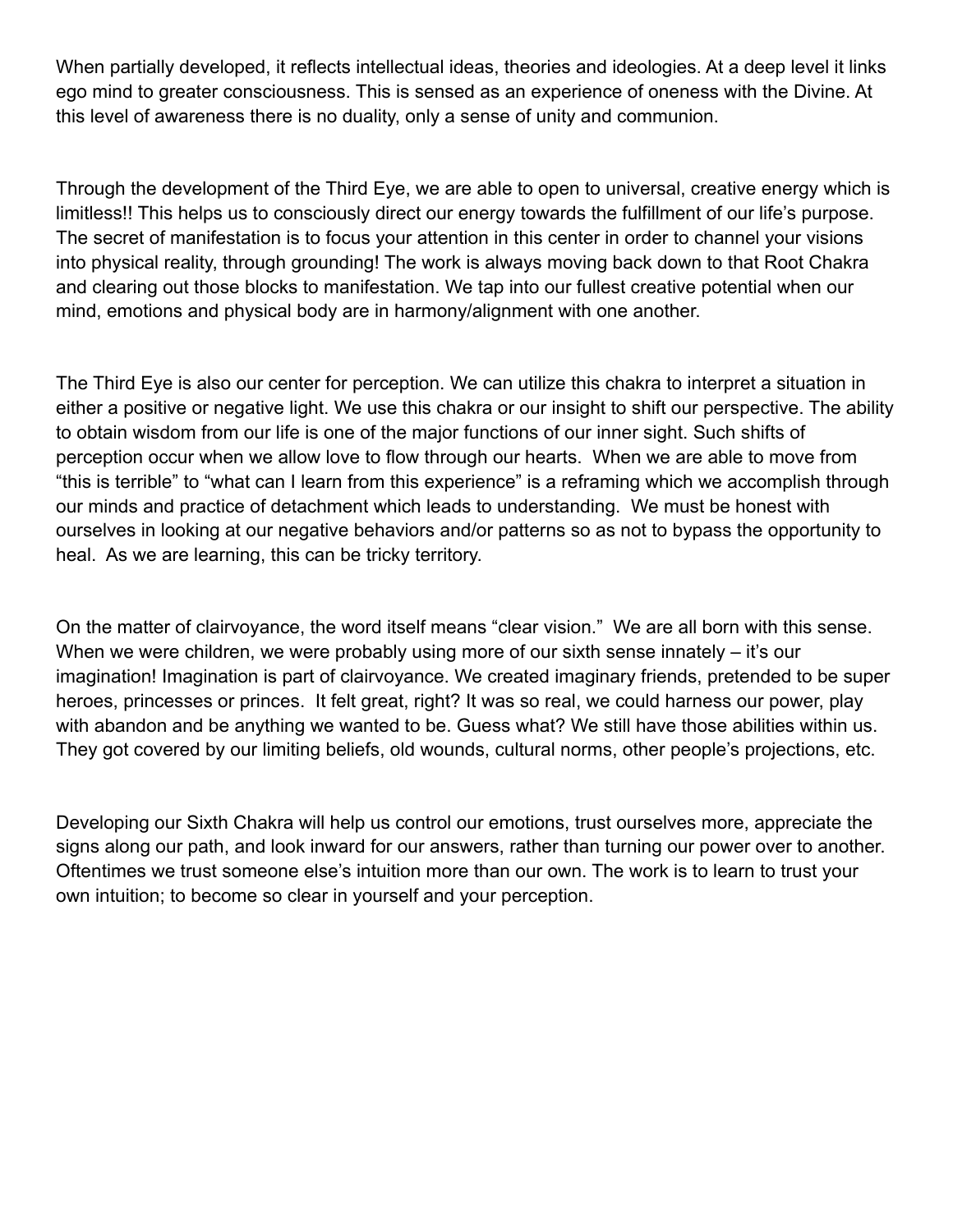

## *Third Eye Chakra – Affirmations*

- 1. I rethink all negative thoughts about myself, others and my life and change them to positive energy by clearing my blocks.
- 2. I am open to new ideas, people, situations which will enhance my joy and happiness.
- 3. I create clarity and unlimited vision for myself about my life.
- 4. There is room for my perception in any situation.
- 5. I see clearly what is in my highest good.
- 6. I accept that I am an unlimited being and that I can create and manifest anything I want.
- 7. I open myself to my intuition and my deepest knowing.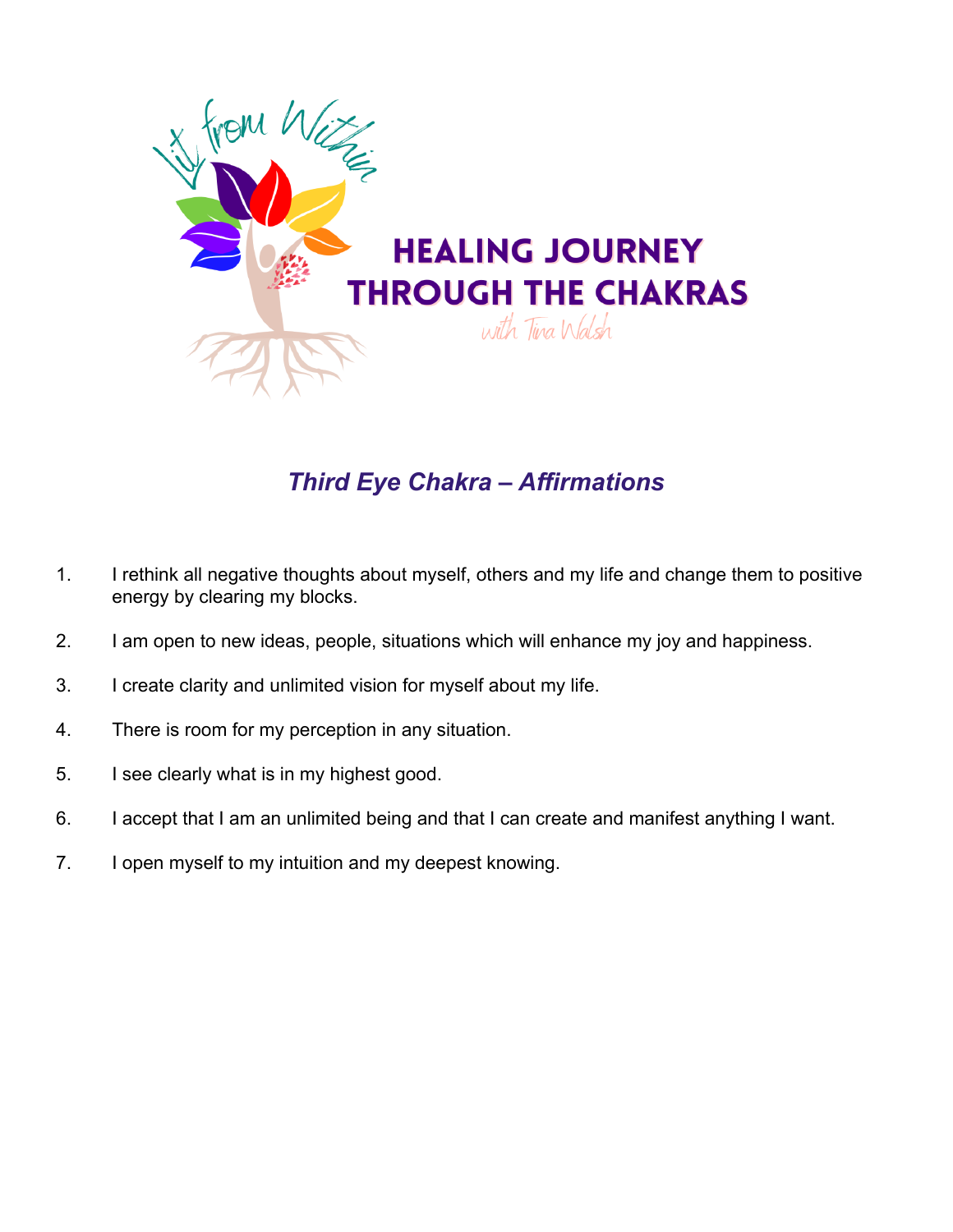

# *Third Eye Chakra - Journal Questions*

1. List ten things you would like to change in your life.

Replace these ten things with a vision of how you would like things to be. Visualize the outcome and feel it as if it already is. . Ask to release, heal and clear your blocks to manifestation.

- 2. Are you willing to alter your thoughts and perceptions of people and situations to be more loving and accepting of them.? As you do for other, so you do for SELF.
- 3. Do you create time to reflect on your life and situations in it? So as to learn and grow from your experiences.
- 4. Are you willing to take responsibility for your life and create what you want for health and happiness?
- 5. Do you feel your life has meaning?
- 6. Do you feel your difficulties and struggles have meaning and purpose?
- 7. Do you value your perceptions and insights?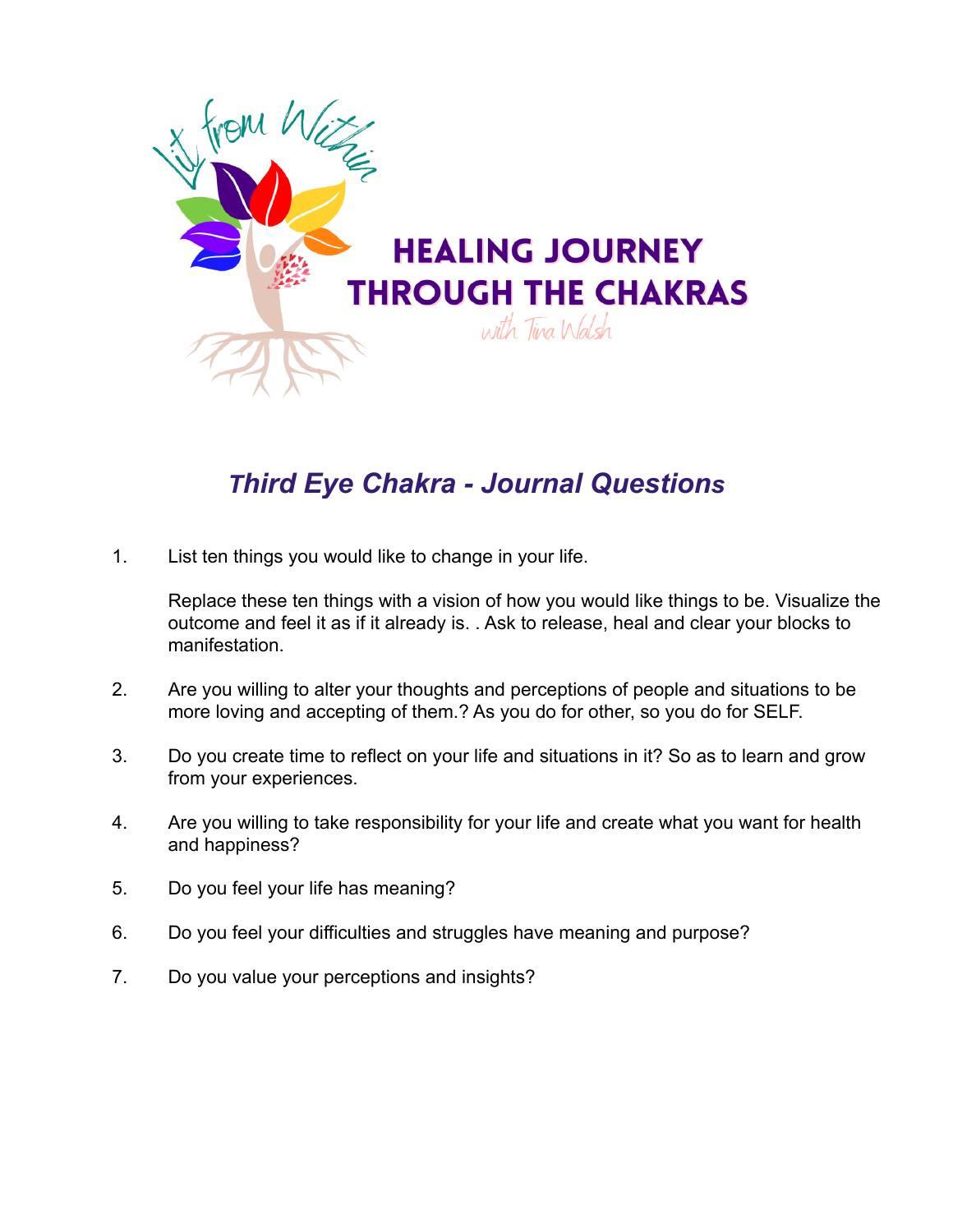

# *Third Eye Chakra - Healing Suggestions*

- 1. Meditate, Meditate, Meditate.
- 2. Breathe into the energies and belief systems that create blocks in this chakra.
- 3. Visualize your Third Eye as a glowing indigo ball of light. Ask the light to clear any energies that no longer serve you.
- 4. Work with energetic blindfolds that prevent you from seeing the truth.
- 5. Gently tap the Third Eye to help open it.
- 6. When you don't trust your intuition, do the work to clear those blocks, usually in the lower chakras.
- 7. Bring in one of the following elements that resonates with you to clear and balance your pituitary gland: earth, water, air, fire, metal, wood, stone, light, sound, stars or the I Am presence.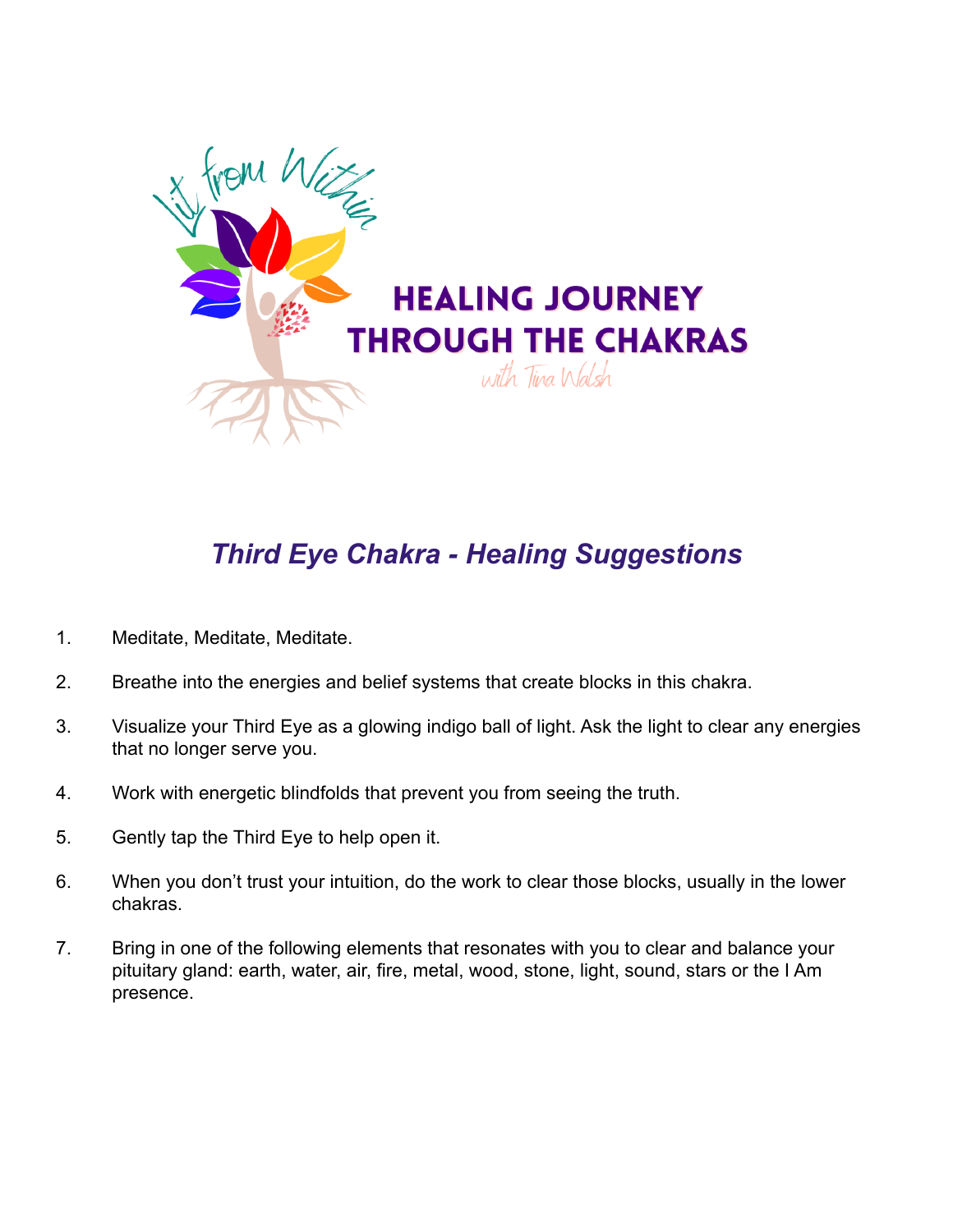### **Sacred Seven: A Healing Journey Through the Chakras**

#### **CHAKRA SIX**

#### **THIRD EYE/AJNA**

### **Third Eye Chakra – Yoga Poses**

Bowing Exercise:

This is a Kundalini Yoga exercise for alleviating depression and enhancing intuition. Begin doing for 3 minutes and make it longer as you become more comfortable.

- 1. Sit comfortably, preferably on your heels in a kneeling position. You can also do it sitting in easy pose or any version that is comfortable for you. (remember: yoga meets you where you are).
- 2. Place your palms on the floor and bow your head until your third eye point touches the floor.
- 3. Raise back up to the original position.
- 4. Continue the bowing motion, lightly touching your forehead to the floor each time. Keep your neck and spine relaxed and fluid.
- 5. Your buttocks stay on your heels, both while bowing and coming back up.
- 6. Chant silently or alout "Sat" as you come up, and Nam as you bow down. Eyes are closed and rolled up to the Third Eye. The breath is long and slow through your nose. If you chant silently, inhale up, exhale down.